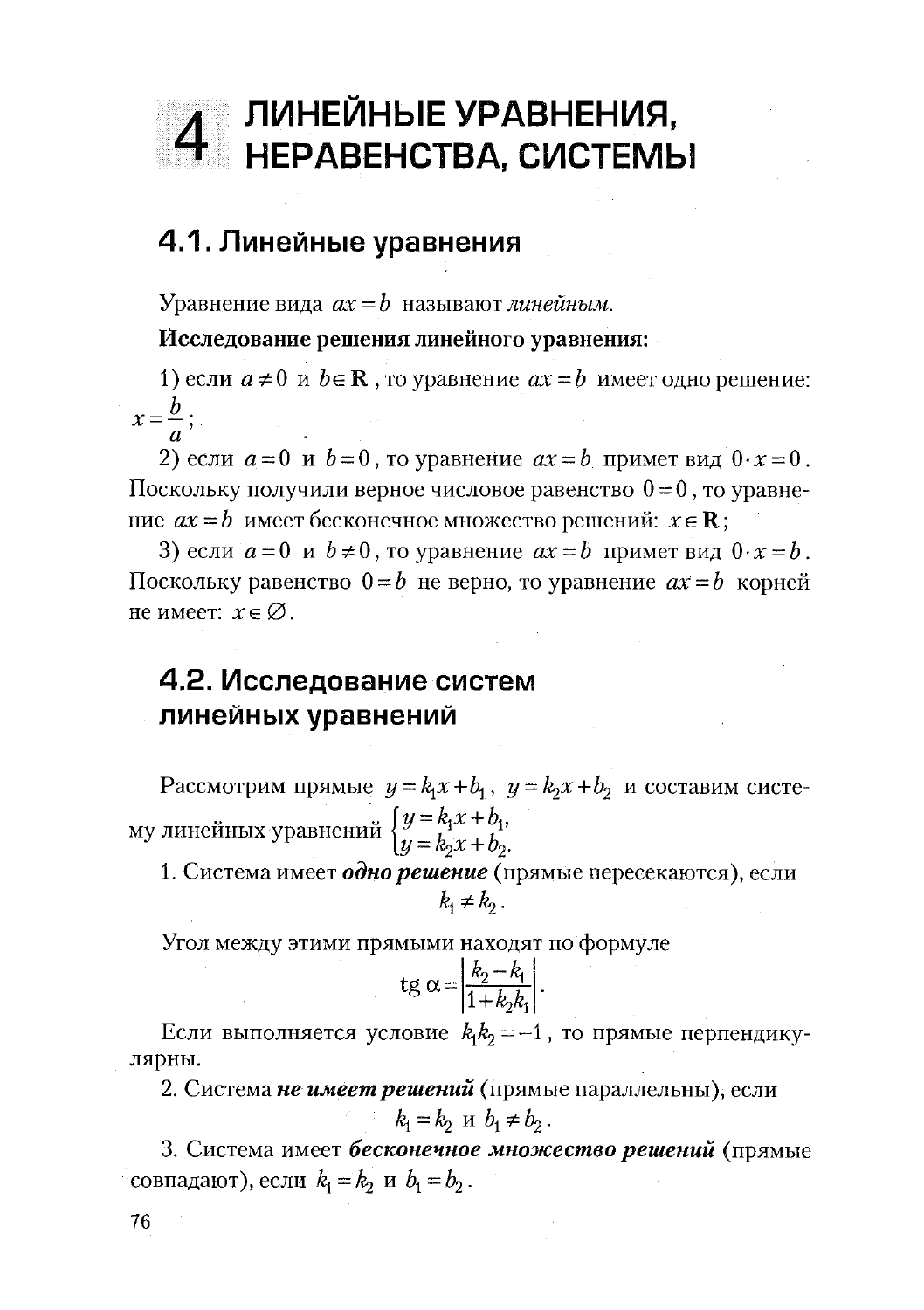## 4.3. Линейные неравенства

Неравенство вида  $ax < b$  (>; ≤; ≥) называют линейным. Исследование решения линейного неравенства:

1) если  $a > 0$  и  $b \in \mathbb{R}$ , то  $x < \frac{b}{a}$  – решение неравенства  $ax < b$ ;

2) если  $a < 0$  и  $b \in \mathbb{R}$ , то  $x > \frac{b}{a}$  – решение неравенства  $ax < b$ ;

3) если  $a = 0$  и  $b < 0$ , то неравенство  $ax < b$  примет вид  $0 < b$ , что не верно. Следовательно, данное неравенство не имеет решений:  $x \in \emptyset$ ;

4) если  $a = 0$  и  $b > 0$ , то неравенство  $ax < b$  примет вид  $0 < b$ , что верно. Следовательно, данное неравенство имеет бесконечное множество решений:  $x \in \mathbf{R}$ .

Систему двух неравенств записывают в виде

$$
\begin{cases} f_1(x) < g_1(x), \\ f_2(x) < g_2(x). \end{cases}
$$

Чтобы решить систему неравенств, необходимо найти множества решений каждого неравенства системы, тогда общая часть (пересечение) этих множеств и будет решением данной системы неравенств.

Совокупность двух неравенств записывают в виде

$$
\begin{bmatrix} f_1(x) < g_1(x), \\ f_2(x) < g_2(x). \end{bmatrix}
$$

Чтобы решить совокупность неравенств, необходимо найти множества решений каждого неравенства совокупности, тогда объединение этих множеств и будет решением данной совокупности неравенств.

#### Тест для проверки теоретических знаний

Установите соответствие  $(1-4)$ :

1. Уравнение вида  $kx = b$  имеет:

| <b>PEIIIEHUE</b>         | ПРИ УСЛОВИИ     |  |  |  |
|--------------------------|-----------------|--|--|--|
| 1) одно решение;         | a) $k=0$ ;      |  |  |  |
| 2) более одного решения; | 6) $k \neq 0$ ; |  |  |  |

2) более одного решения;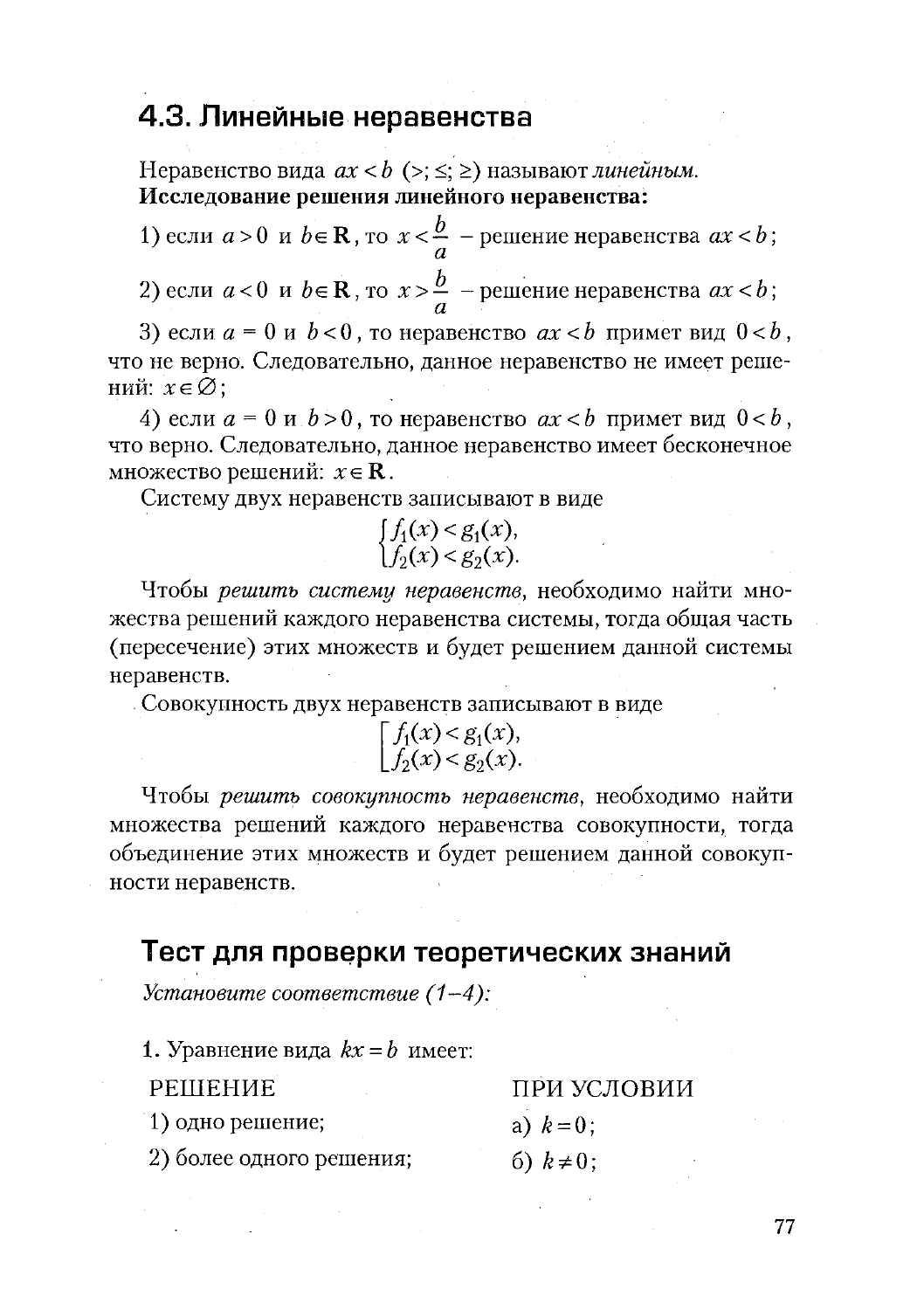| РЕШЕНИЕ                                                                                             | ПРИ УСЛОВИИ                                  |
|-----------------------------------------------------------------------------------------------------|----------------------------------------------|
| 3) не имеет решений.                                                                                | B) $k \neq 0$ $\mu$ $b \in \mathbf{R}$ ;     |
|                                                                                                     | г) $k=0$ и $b=0$ ;                           |
|                                                                                                     | д) $k=0$ и $b\neq0$ .                        |
| 2. Неравенство вида $kx > b$ имеет:                                                                 |                                              |
| РЕШЕНИЕ                                                                                             | ПРИ УСЛОВИИ                                  |
| 1) $x > \frac{b}{b}$ ;                                                                              | a) $k>0$ $\mu$ $b \in \mathbf{R}$ ;          |
| 2) $x < \frac{b}{b}$ ;                                                                              | 6) $k < 0$ и $b \in \mathbb{R}$ ;            |
| 3) $x \in \mathbf{R}$ ;                                                                             | B) $k=0$ u $b\neq0$ ;                        |
| 4) $x \in \varnothing$ .                                                                            | г) $k=0$ и $b \in \mathbf{R}$ ;              |
|                                                                                                     | д) $k=0$ и $b>0$ ;                           |
|                                                                                                     | e) $k=0$ и $b<0$ .                           |
| <b>3.</b> Система уравнений $\begin{cases} y = k_1 x + b_1, \\ y = k_2 x + b_2. \end{cases}$ имеет: |                                              |
| РЕШЕНИЕ                                                                                             | ПРИ УСЛОВИИ                                  |
| 1) одно решение;                                                                                    | a) $k_1 = k_2$ ;                             |
| 2) более одного решения;                                                                            | 6) $k_1 = k_2$ u $b_1 \neq b_2$ ;            |
| 3) не имеет решений.                                                                                | $B)$ $k_1 \neq k_2$ ;                        |
|                                                                                                     | r) $k_1 = k_2$ u $b_1 = b_2$ ;               |
|                                                                                                     | $a) b_1 = b_2$ .                             |
| 4. Прямые $y = k_1 x + b_1$ и $y = k_2 x + b_2$ пересекаются:                                       |                                              |
| ПОД УГЛОМ                                                                                           | ПРИ УСЛОВИИ                                  |
| 1) $90^{\circ}$ ;                                                                                   | a) $k_1 \neq k_2$ ;                          |
| $2) 0^{\circ}$ ;                                                                                    | 6) $b_1 \neq b_2$ ;                          |
| 3) $\arctg \left  \frac{k_2 - k_1}{1 + k_2 k_1} \right $ .                                          | $B)$ $k_1k_2=1$ ;                            |
|                                                                                                     | $r)$ $k_1 = k_2$ $\text{H}$ $b_1 \neq b_2$ ; |
|                                                                                                     | $\mu$ ) $k_1k_2 = -1$ .                      |

 $\mathcal{L}^{\text{max}}_{\text{max}}$  ,  $\mathcal{L}^{\text{max}}_{\text{max}}$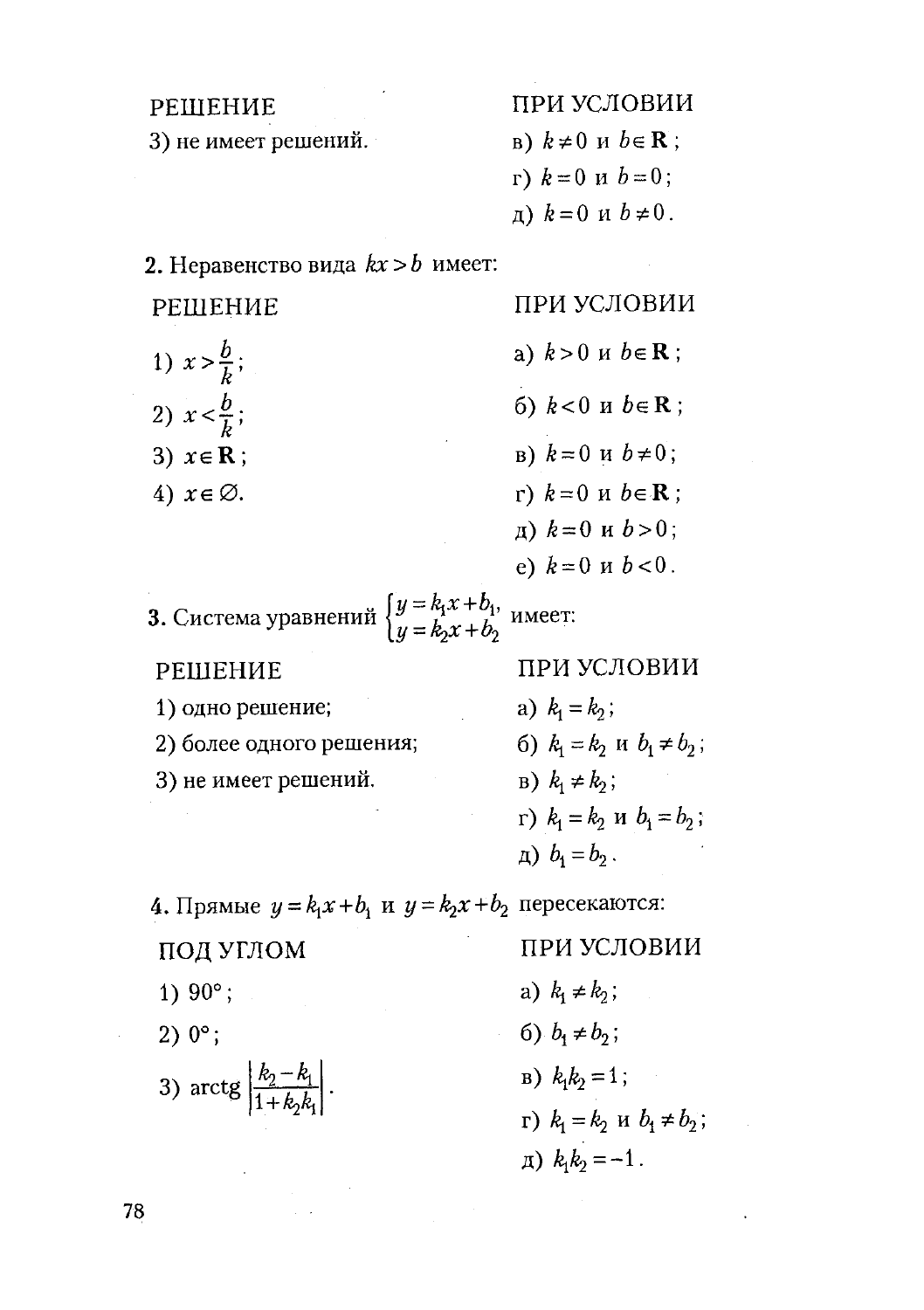**Ответы** 

| Номер задания                        |                             |                                              |                        |        |  |
|--------------------------------------|-----------------------------|----------------------------------------------|------------------------|--------|--|
| Вариант<br>  правильного<br>  ответа | 1 — в.2 — г.<br>$3 - \pi$ . | $1 - a$ , $2 - 6$ .<br>$3 - e$ , $4 - \pi$ . | 1 – в. 2 – г.<br>3 – 6 | $-$ a. |  |

#### Примеры

**Пример 1.** Найдите все значения  $a$  и  $b$ , при которых уравнение  $5ax - 2b = x$  имеет бесконечно много решений.

*Решение*. Приведем уравнение к виду  $kx = b$ . Запишем:

 $5ax - x = 2b$ ,  $x(5a-1) = 2b$ .

Уравнение имеет бесконечно много решений, если  $5a-1=0$  и  $2b = 0$ , то есть если  $a = 0.2$  и  $b = 0$ .

*Omeem:*  $a = 0.2$ ,  $b = 0$ .

Пример 2. Запишите уравнение прямой, проходящей через точку  $M(2, 1)$  и образующей с осью Ох угол  $30^{\circ}$ .

*Решение*. Уравнение прямой имеет вид  $y = kx + b$ . Угловой коэффициент  $k$  прямой находят по формуле  $k = \text{tg } \alpha$  (см. п. 3.2). Зная, что α=30°, получим  $k = \text{tg } 30^\circ = \frac{\sqrt{3}}{3}$ . Поскольку искомая прямая проходит через точку  $M(2; 1)$ , то, подставляя в уравнение прямой координаты точки  $M$   $x = 2$ ,  $y = 1$  и значение  $k = \frac{\sqrt{3}}{2}$ , найдем значение  $b$ :

$$
1 = \frac{2\sqrt{3}}{3} + b
$$
, откуда  $b = -\frac{3 + 2\sqrt{3}}{3}$ .

Зная значения  $k$  и  $b$ , запишем уравнение искомой прямой:

$$
y = \frac{\sqrt{3}}{3}x - \frac{3+2\sqrt{3}}{3}.
$$
  
Omega:  $y = \frac{\sqrt{3}}{3}x - \frac{3+2\sqrt{3}}{3}.$ 

Пример 3. Найдите угол между прямыми

$$
y = \frac{7}{2}x + 1 \, \text{m} \, y = -\frac{4}{3}x + 2 \, .
$$

Решение. Угол между прямыми найдем по формуле:

$$
\operatorname{tg}\alpha = \left|\frac{k_2 - k_1}{1 + k_2 k_1}\right|.
$$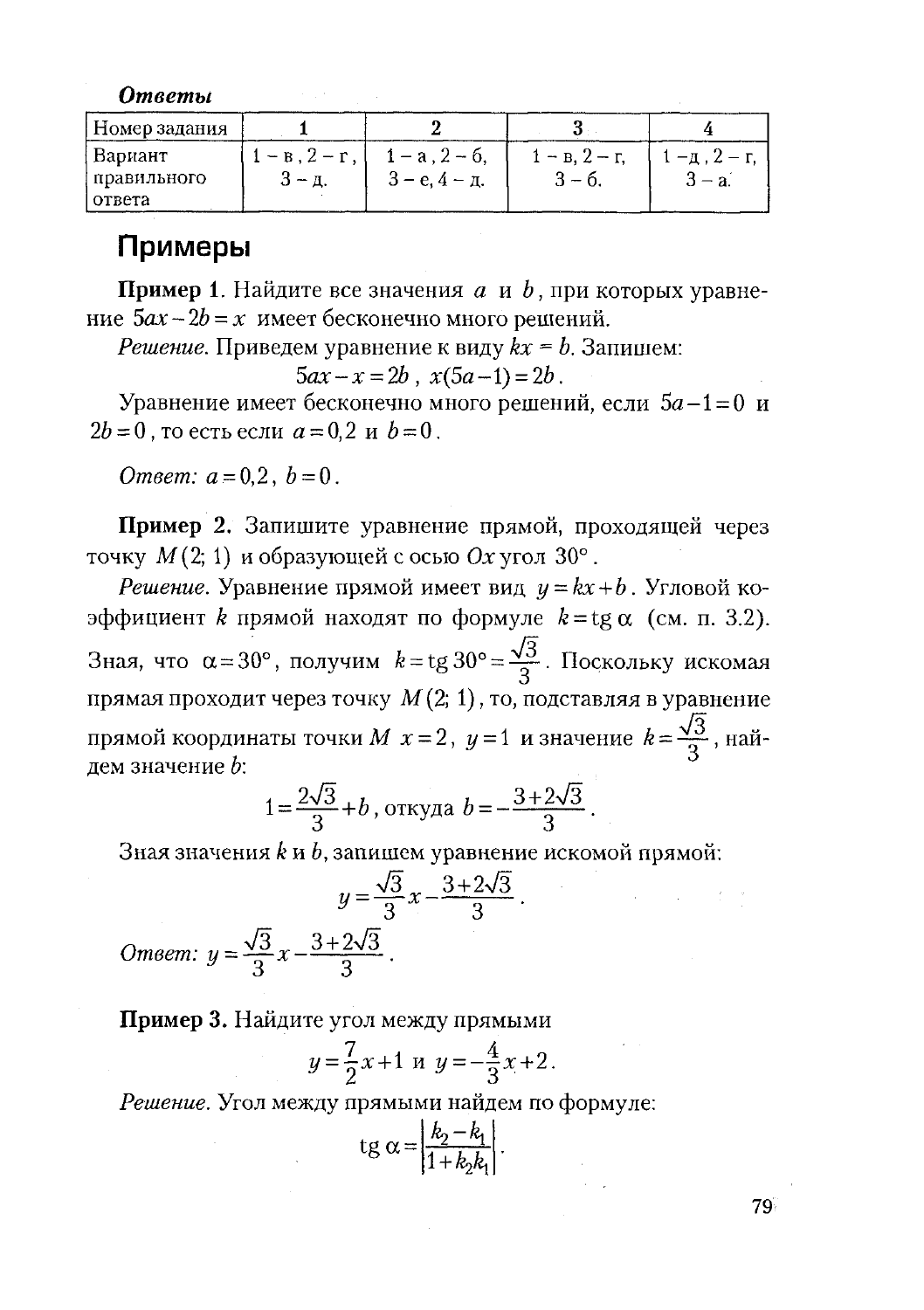Зная, что  $k_1 = \frac{7}{2}$ , а  $k_2 = -\frac{4}{3}$ , получим: tg $\alpha = \left| \frac{-\frac{4}{3} - \frac{7}{2}}{1 - \frac{4}{3} \cdot \frac{7}{2}} \right| = \left| \frac{-\frac{29}{6}}{-\frac{22}{3}} \right| = \frac{29}{22}$ , откуда  $\alpha = \arctg \frac{29}{22}$ . *Omeem:*  $\arctg \frac{29}{22}$ .

Пример 4. Найдите сумму координат точки пересечения пря-Mbix  $3x-5y=27$   $\mu$   $2x+3y=18$ .

Решение. Координаты точки пересечения заданных прямых найдем, решая систему уравнений  $\begin{cases} 3x - 5y = 27, \\ 2x + 3y = 18. \end{cases}$ 

Выполним ряд преобразований.

1. Умножим первое уравнение системы на 3, а второе на 5. По- $\frac{1}{2}$  [9x -15y = 81,

$$
y^{\text{num}} \cdot (10x + 15y = 90)
$$

2. Сложим уравнения системы:  $19x = 171$ , откуда  $x = 9$ .

3. Подставим значение  $x=9$  в любое уравнение системы, например в уравнение  $3x - 5y = 27$ , и найдем значение у:  $27 - 5y = 27$ , откуда  $y=0$ .

4. Найдем сумму координат точки пересечения заданных пря-MbIX:  $9+0=9$ .

Ответ: 9.

Пример 5. Найдите все значения а, при которых система уравнений  $\begin{cases} -1.4x+0.4ay+1=0, \\ (1-0.75a)x+ay-1.75=0 \end{cases}$  не имеет решений.

Решение. Запишем каждое уравнение системы в виде:

$$
y = kx + b.
$$

Преобразуем первое уравнение системы, предварительно умножив его на 5:

$$
-7x + 2ay + 5 = 0, \ 2ay = 7x - 5, \ y = \frac{7}{2a}x - \frac{5}{2a}.
$$
  
Получим  $k_1 = \frac{7}{2a}$ ,  $b_1 = -\frac{5}{2a}$ .

Преобразуем второе уравнение системы, предварительно умножив его на 4: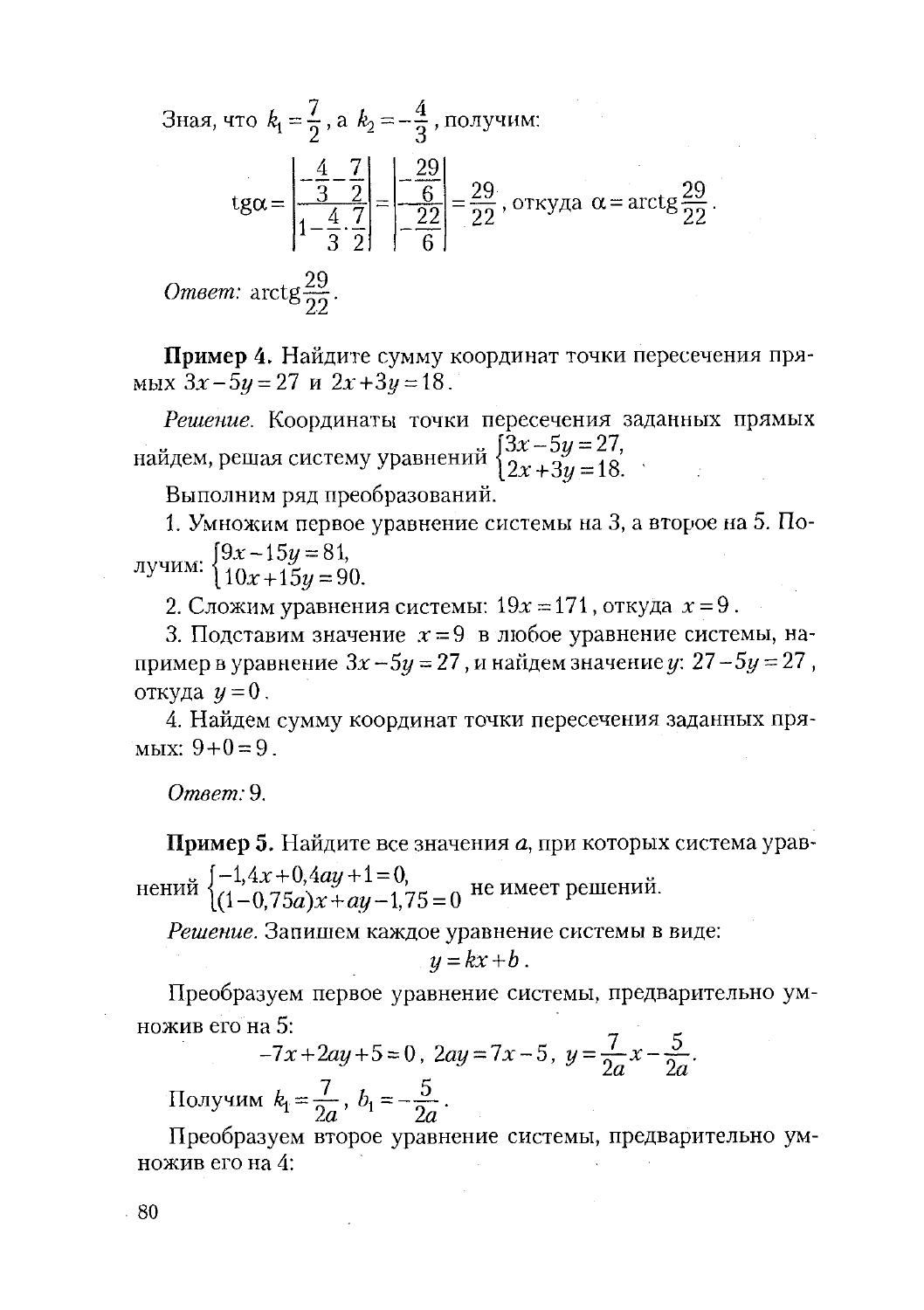$$
(4-3a)x + 4ay = 7, \ 4ay = (3a-4)x + 7, \ y = \frac{3a-4}{4a}x + \frac{7}{4a}.
$$
  
Получим  $k_2 = \frac{3a-4}{4a}, \ b_2 = \frac{7}{4a}.$ 

Рассмотрим два случая.

1. Если  $a \ne 0$ , то исходная система не имеет решений при усло-

$$
\text{BHH, TTO } \begin{cases} k_1 = k_2, \\ b_1 \neq b_2 \end{cases} \text{ HTH } \begin{cases} \frac{7}{2a} = \frac{3a-4}{4a}, \\ -\frac{5}{2a} \neq \frac{7}{4a} \end{cases}; \Leftrightarrow \begin{cases} 7 = \frac{3a-4}{2}, \\ -5 \neq \frac{7}{2}. \end{cases}
$$

Найдем значение а из первого уравнения системы:

$$
3a-4=14
$$
,  $3a=18$ ,  $a=6$ .

2. Рассмотрим исходную систему при условии, что  $a = 0$ . Подставляя значение  $a=0$  в каждое уравнение этой системы, полу-

чим:  $\begin{cases} 7x = 5, \\ 4x = 7; \end{cases}$  $\begin{cases} x = \frac{5}{7}, \\ x = \frac{7}{4}. \end{cases}$  Так как  $\frac{5}{7} \neq \frac{7}{4}$ , то при  $a = 0$  система не имеет

решения.

Ответ: {0; 6}.

Пример 6. Найдите середину интервала, являющегося реше-

Решение. Решим каждое неравенство системы:

1)  $-2 < 2x - 1 < 1 \Leftrightarrow -1 < 2x < 2 \Leftrightarrow -\frac{1}{2} < x < 1$ ;

$$
2)\left(2\sqrt{5}-5\right)(3-5x) < 0 \Leftrightarrow 3-5x > 0 \Leftrightarrow 5x-3 < 0 \Leftrightarrow x < \frac{3}{5},
$$

поскольку  $2\sqrt{5}-5=\sqrt{20}-\sqrt{25}<0$ .

Найдем решение данной системы неравенств. Согласно рисунку 4.1 запишем  $x \in \left(-\frac{1}{2}; \frac{3}{5}\right)$ . Puc. 4.1 Найдем середину интервала  $\left(-\frac{1}{2}, \frac{3}{5}\right)$ . Получим:

$$
\left(-\frac{1}{2} + \frac{3}{5}\right) : 2 = \frac{1}{20} = 0.05.
$$

Ответ: 0.05.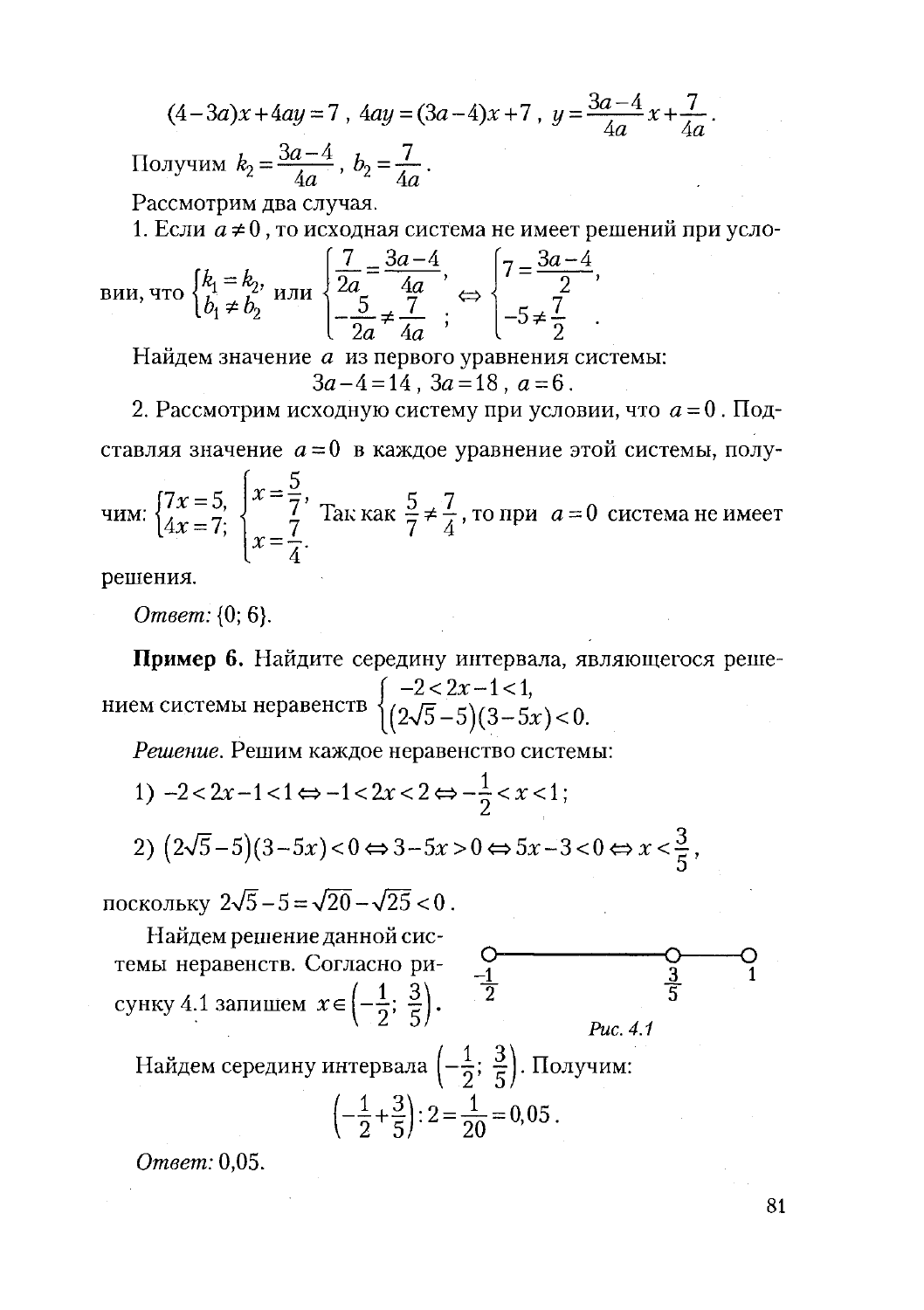Пример 7. Найдите наибольшее целое решение совокупности

 $\mathcal{L} = \{ \mathbf{v}_i, \mathbf{v}_i, \mathbf{v}_i \}$ 

$$
100\text{hfootedence} = \begin{cases} 2 - \frac{5 - x}{3} \ge x + 1, \\ 3 + \frac{x - 1}{4} < 2 - x. \end{cases}
$$

Решение. Найдем решение каждого неравенства совокупности, выполнив равносильные преобразования неравенств:

1) 
$$
2 - \frac{5 - x}{3} \ge x + 1 \Leftrightarrow 6 - 5 + x \ge 3x + 3 \Leftrightarrow 2x \le -2 \Leftrightarrow x \le -1;
$$
  
2) 
$$
3 + \frac{x - 1}{4} < 2 - x \Leftrightarrow 12 + x - 1 < 8 - 4x \Leftrightarrow 5x < -3 \Leftrightarrow x < -\frac{3}{5}.
$$

Поскольку решение второго неравенства совокупности содержит решение первого неравенства, то решением данной совокупности неравенств является промежуток  $\left(-\infty; -\frac{3}{5}\right)$ , а число -1 является наибольшим целым решением этой совокупности неравенств. Omeen:  $-1$ , the state of the second second state problem

#### Задачи для самостоятельного решения

**1.** Найдите все значения *а* и *b*, при которых уравнение  $2bx - a = 3x$  имеет бесконечно много решений.

2. Найдите все значения  $a$  и  $b$ , при которых неравенство  $2bx - a \ge 3x$  не имеет решений.

3. Найдите такие значения а, при которых уравнение  $(a^2-1)x+3-a=(-\sqrt{2}a)^2$ :

а) имеет один корень;

б) имеет более одного корня;

в) не имеет корней.

4. Запишите уравнение прямой, которая параллельна прямой  $y = 3-7x$  и проходит через точку с координатами  $(3, -7)$ .

5. Запишите уравнение прямой, которая перпендикулярна прямой  $y = 5x$  и проходит через точку с координатами  $(0, -5)$ .

6. Решите систему уравнений

 $[675, 1x + 324, 9y = 2675, 1,$  $32.49x + 67.51y = 232.49$ .

7. Найдите все значения т, при которых система уравнений  $[2x+(m-1)y=3,$  $\left(\frac{m+1}{x+4y}=-3\right)$ 医动脉 建立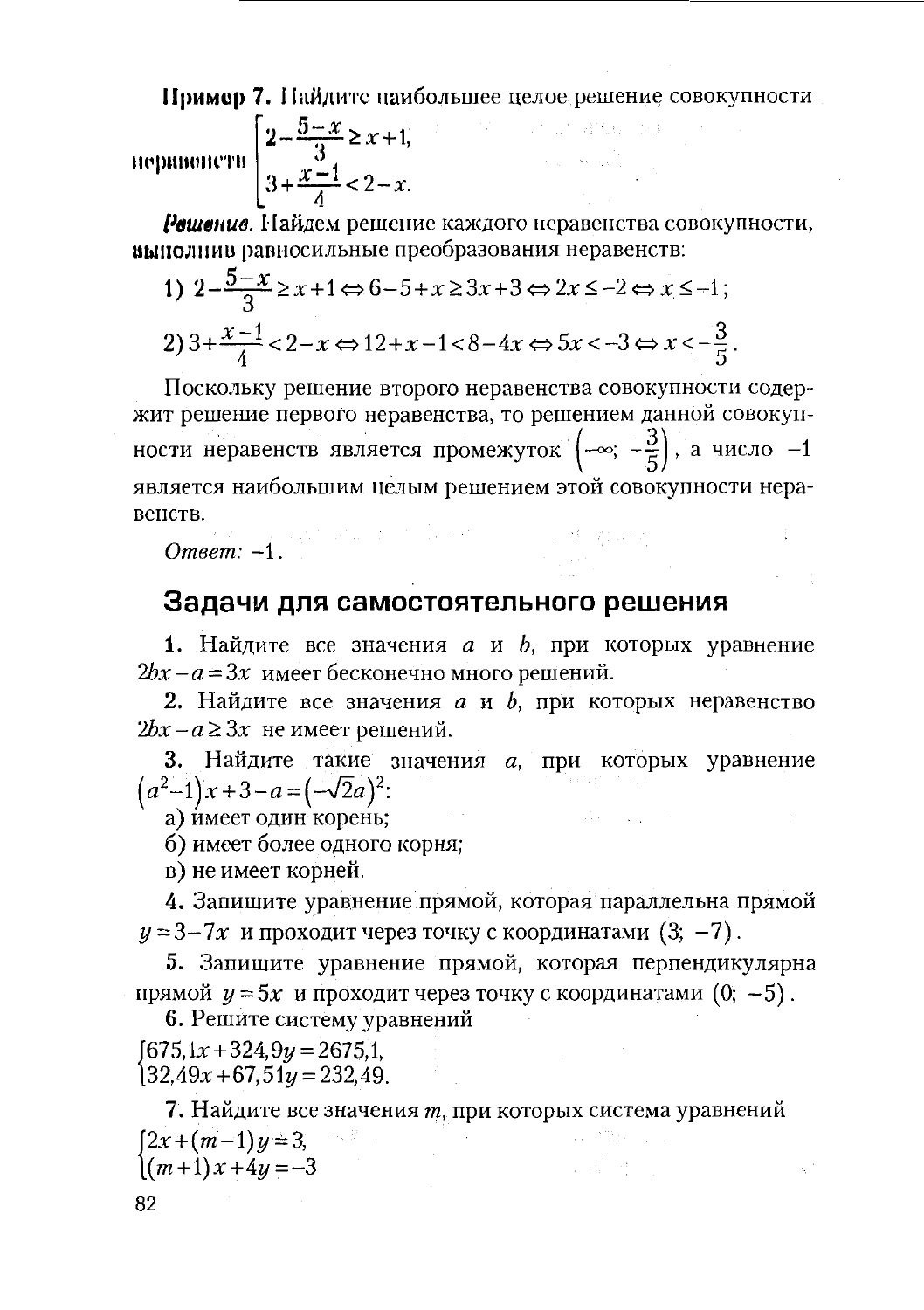а) имеет бесконечно много решений; б) не имеет решений.

8. Найдите все значения а, при которых прямые

 $2x - (2 - (-3a)^2)y = 3a$   $\mu$   $y = 1 - x$ :

а) параллельны; б) нерпендикулярны.

9. Найдите угол между прямыми  $2y = 5-3x$  и  $x + y = 1$ .

10. Найдите значение числа а, при котором система

 $\frac{2x-y}{3} + \frac{0,4x+1,2y}{2} = 2,$  $\frac{x+2y}{2} + \frac{5y-x}{3} = 3$ , имеет решение.  $\frac{5x-y}{3} + \frac{10y-x}{2} = a$ 

11. Найдите значение а, при котором система уравнений  $\begin{cases} x - (1 - 4.5a^2)y = 1.5a, \\ x + y = 1 \end{cases}$  не имеет решений.

12. Найдите сумму целых решений системы неравенств  $\left[\frac{3x-3}{2}-2x+\frac{3x}{2}\right] > 3-\frac{3x+15}{2},$ 

 $\frac{x+5}{4}$  - 6+7x <  $\frac{x+1}{2}$ . 13. Найдите среднее арифметическое целых решений системы неравенств  $\begin{cases} -1 \leq 2x-3 \leq 1, \\ 5-0.4x > 0. \end{cases}$ 

**14.** Решите неравенство  $a(2x-6) + 6x + 20 ≤ 0$ .

15. При каких значениях *b* наибольшее целое число, являющееся решением совокупности неравенств  $\begin{cases} x < 5 \\ x \le b \end{cases}$  равно 13? **16.** Решите совокупность неравенств  $\begin{bmatrix} 5 - \frac{3 - x}{4} < 2x + 3, \\ 4 + \frac{2x - 1}{3} \ge 5 - x. \end{bmatrix}$ <br>**17.** Решите совокупность неравенств  $\begin{bmatrix} -1 < 3 - 2x < 1, \\ 5x - 3 \ge 7 - 2x. \end{bmatrix}$ 

**Omsember 1.**  $a=0, b=1,5$ . 2.  $a>0, b=1,5$ . 3. a)  $a \neq \pm 1$ ; 6) 1; B) -1. 4.  $y = -7x + 14$ . 5.  $y = -\frac{1}{5}x - 5$ . 6. (3; 2). 7. a) -3; 6) 3. 8. a)  $-\frac{2}{3}$ ; 6) 0. 9. arctg  $\frac{1}{5}$ . 10. 7. 11.  $-\frac{2}{3}$ . 12. -1. 13. 1,5. 14.  $x \ge \frac{2a}{a+3}$ при  $a < -3$ ;  $x \in \emptyset$  при  $a = -3$ ;  $x \le \frac{2a}{a+3}$  при  $a > -3$ . 15. 13  $\le b < 14$ . 16.  $\left(\frac{5}{7}; +\infty\right)$ . 17.  $(1; +\infty)$ .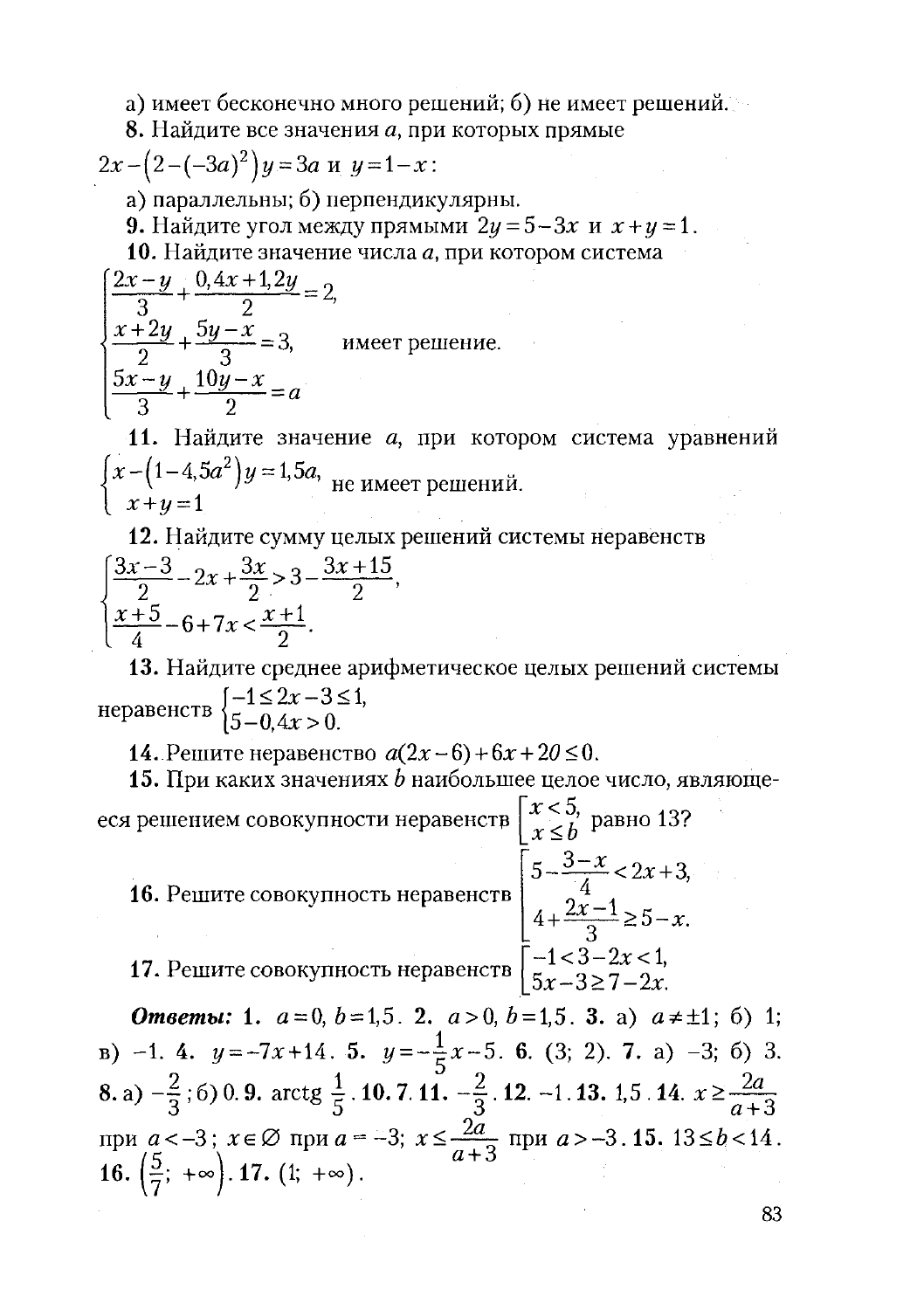# Контрольный тест

| N <sub>2</sub> | Задания                                                                                                                                 | Варианты ответов                                                                                                                  |  |  |
|----------------|-----------------------------------------------------------------------------------------------------------------------------------------|-----------------------------------------------------------------------------------------------------------------------------------|--|--|
| $\mathbf{1}$   | Сумма целых чисел, между кото-<br>рыми заключен корень уравнения<br>$(5+4x^{-1})^{-1} = (-3)^{-2}$ , равна                              | $1) - 1;$<br>$2) - 2;$<br>3)0;<br>$4)$ 1;<br>5) $2.$                                                                              |  |  |
| $\bf{2}$       | Ближайшее к корню уравнения<br>$(5+\sqrt{27}) \cdot x = -2$ целое число равно                                                           | 1)0<br>$2) - 1;$<br>3) 1;<br>$4)$ 2;<br>$5) -2.$                                                                                  |  |  |
| 3              | Уравнение $15x+3a=3+x$ имеет<br>отрицательное решение<br>при условии, что а                                                             | 1) $a \in \mathbf{R}$ ; 2) $a = 0$ ;<br>3) $a < 3$ ; 4) $a > 1$ ;<br>5) $a \geq 1$ .                                              |  |  |
| $\overline{4}$ | Уравнение $a(2x-a) = -6x-9$ имеет<br>единственное решение,<br>удовлетворяющее условию $x < -2$ ,<br>при условии, что а                  | 1) $a < -1$ ; 2) $a \neq -3$ ;<br>3) $a \le -1$ ; 4) $a \in \mathbf{R}$ ;<br>5) $a < -1$ , $a \neq -3$ .                          |  |  |
| $\mathbf{5}$   | Тангенс угла между прямыми<br>$x - y = 2$ $x \ 4x + 2y = 5$ равен                                                                       | 1) 5; $\overline{ }$<br>$2) -3;$<br>$3) - 5;$<br>4)3;<br>$5) - 1.$                                                                |  |  |
| 6              | Наибольшее целое число,<br>удовлетворяющее неравенству<br>$(3-\sqrt{10})x > 19-6\sqrt{10}$ , равно                                      | 2)7;<br>$1)$ 31;<br>3) 2;<br>4)0;<br>$5) - 1.$                                                                                    |  |  |
| 7              | Область определения функции<br>$y = \sqrt{-x} + \sqrt{3} - \sqrt{8} + 2$ задает<br>множество чисел вида                                 | 1) $x \in \mathbf{R}$ ; 2) $x \ge 1$ ;<br>3) $(-\infty; \sqrt{2}+1]$ ;<br>4) $(\sqrt{2}+1; +\infty);$<br>5) $x > 3 - 2\sqrt{2}$ . |  |  |
| 8              | Решением системы неравенств<br>$\left\{x > 2, \right.$ является промежуток<br>$x \geq c$<br>$(2; +\infty)$ при следующих<br>значениях с | 1) 2; 2) $(-\infty; 2)$ ;<br>3) $(-\infty; 2]$ ; 4) $[0; 2]$ ;<br>5) $[2; +\infty)$ .                                             |  |  |
| 9              | Решение системы неравенств<br>$\int (1-\sqrt{3})x + \sqrt{12} \leq 4$ , имеет вид<br>$\frac{x\sqrt{243}}{5} \le -27$                    | 1) <b>R</b> ; 2) $(0; +\infty)$ ;<br>3) $\lceil 0; 2\sqrt{3} \rceil$ ; 4) $\varnothing$ ;<br>5) $(-\infty, -8\sqrt{3})$ .         |  |  |